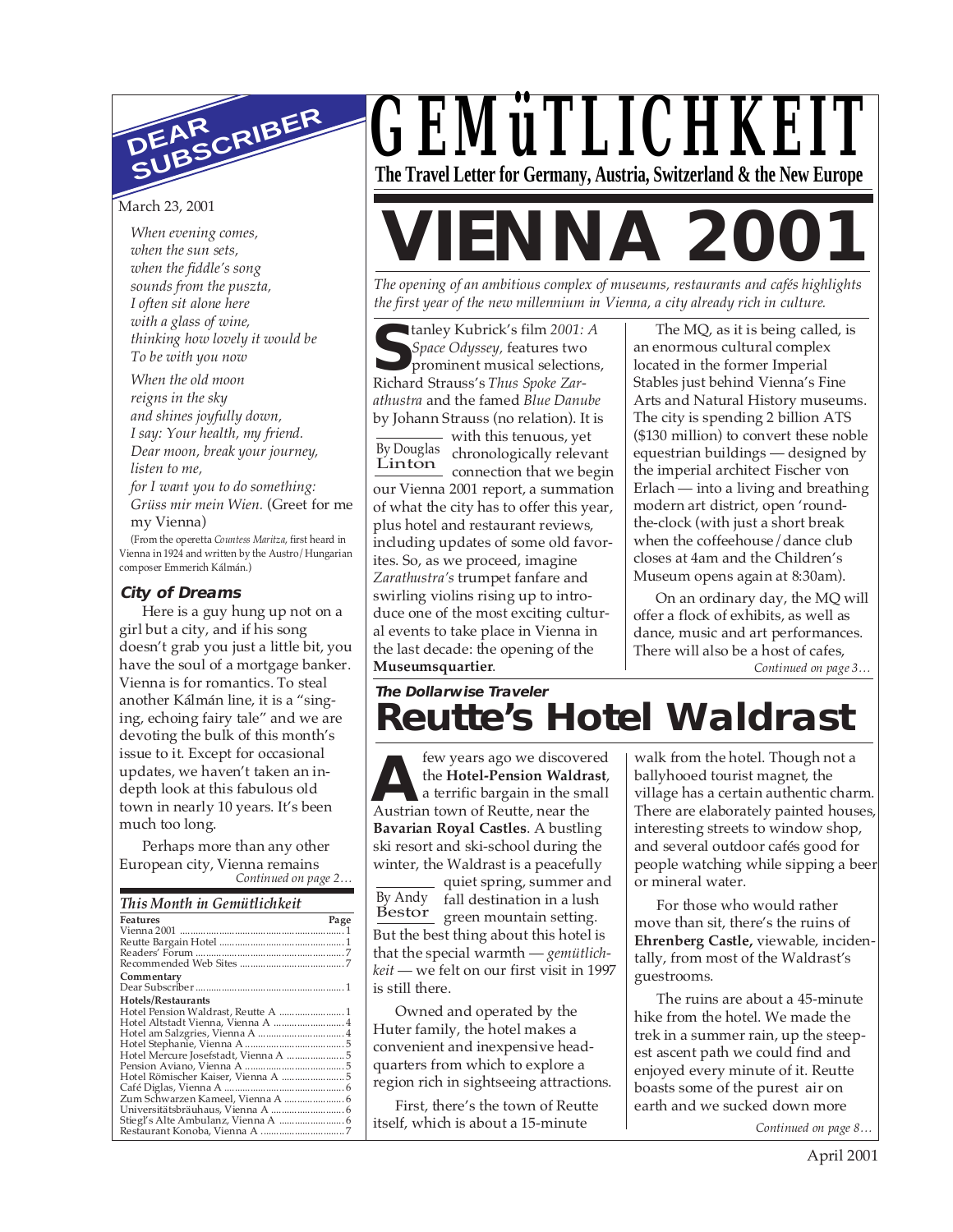#### *DEAR SUBSCRIBER Continued from page 1*

connected to its past. The Habsburg era still lives in the Viennese heart and the tunes of Kálmán, the Strauss family, Leo Fall and, most of all, Franz Lehar, still make the charts. In fact, the best way I know to get in the mood for a Vienna visit is to give a few listens to the EMI CD *Wien du Stadt meiner Träume* (Vienna, City of My Dreams) with Placido Domingo.

And by the way, when you get there, *Grüss mir mein Wein*.

#### **Medium rare, sir?**

It was exactly 10 years ago that this space tried to drum up enthusiasm for vacation trips to Germany, Austria and Switzerland. A war in a Middle Eastern desert was going on and there was talk of terrorism directed at Americans. There were no terrorist attacks on U.S. tourists, but many stayed home.

Now there's another scare. We've had several inquiries as to whether trips should be postponed or canceled because of Europe's cattle diseases: "mad cow" and "foot and mouth."

First, while foot and mouth has the potential to devastate the industries that put meat on our tables, it virtually never affects humans.

On the other hand, mad cow (BSE - bovine spongiform encephalopathy) is a risk to humans. It is apparently acquired by eating the meat of animals infected with the disease and

can make no guarantees regarding accuracy.

is a fatal, terrifying malady that not much is known about.

The recent cause for concern is that the disease seems to have spread from Great Britain to the Continent. Though mad cow is a mystery, this much *is* known; since it was identified in Britain in 1986, less than 100 deaths are attributable to BSE nearly all of them in Britain, none in Germany, Austria or Switzerland. That's a period of 15 years in the whole of the U.K., which has a population of about 60 million. I'm not second-guessing Brits who have stopped eating meat, but the U.S. Food and Drug Administration says beef infected with salmonella in this country kills 600 annually. So where is it safer to order a steak?

Go already. Eat fish.

#### **Michelin Adds Email Addresses**

Booking hotel rooms from the U.S. just got easier and cheaper. Michelin's series of Red Guides for European countries now displays email addresses among the data it lists for the tens of thousands of European hotels and restaurants it rates each year. No more phone calls, no more faxes. Just a quick, free email. At *Gemütlichkeit* we consider Michelin's Red Guides the number one resource for the independent traveler to Europe. Not only are they an indispensable advance trip planning tool, they are even more useful during a trip. The hardbound, 1247 page, 2001 Red Guide for Germany, for example, rates more than 10,000 hotels and restaurants in some 3,000

cities, towns and villages. The information provided is vast. The city maps alone are worth the price.

Red Guides are published for Germany, Switzerland, France, Great Britain, the Benelux countries, Spain, Portugal, and Italy. There is also a Red Guide for the main cities of Europe. Remember, Red Guides are for hotels and restaurants; Green Guides cover history, sights and culture. *Gemütlichkeit* subscribers get a 10% discount off all Michelin products at 800-521-6722 or www.travelgearnow.com.

#### **Recommending Ski Europe.com**

We are adding a new site to our list of *Key Websites for the Traveler to Germany, Austria & Switzerland* (see page 7). **Skieurope.com** is, of course, designed for skiers but there is good info for the ordinary traveler as well. Be sure to sign up for the excellent free newsletters that are emailed every couple of weeks. $\mathbf{M}$ 

#### **Notes for Readers**

• Foreign currency prices are converted to U.S. dollars at the exchange rate in effect at the time of publication.

• Hotel prices listed are for one night. Discounts are often available for longer stays.

• All hotel prices include breakfast unless otherwise noted.

• Local European telephone area codes carry the "0" required for in-country dialing. To phone establishments from outside the country, such as from the USA, do not dial the first "0".

> **Members' Library Code\* at www.gemut.com**

User Name: Wien<br>Password: 118 Password: (\*effective April 1, 2001)

**Vol. 15, No. 3 C E M ii TI I C H K E I T** | **HOTEL RESTAURANT RATING KEY** April, 2001 **Ration Contract Contract Contract Contract Contract Contract Contract Contract Contract Contract Contract Contract Contract Contract Contract Contract Contract Contract Contract Contract Contract Contract Cont** *GEMüTLICHKEIT*

**Gemütlichkeit** (ISSN 10431756) is published 11 times each year by UpCountry Publishing, 288 Ridge Road, Ashland OR 97520. TOLL FREE: 1-800/521-6722 or 541/488-8462, fax: 541/488-8468, e-mail travel@gemut.com. Web site: www.gemut.com. Subscriptions are \$67 per year for 11 issues. While every effort is made to provide correct information in this publication, the publishers **Publishers:** Robert H. & Elizabeth S. Bestor **Editor:** Robert H. Bestor **C.** Fischer, R. Holliday, Nikki Goth Itoi, Doug Linton **Web Master:** Paul T. Merschdorf Consulting Editor: **Paul T. Merschdorf** Consulting Editor: **Consulting Editor: Subscription Dept:** Andy Bestor, K. Steffans

> **POSTMASTER: SEND ADDRESS CHANGES TO:** Gemütlichkeit, 288 Ridge Road., Ashland OR 97520

| <b>Rating Scale</b><br>Excellent<br>Above Average<br>Average<br>Adequate<br>Unacceptable                                  | <b>Scale</b><br>$16 - 20$<br>$12 - 15$<br>8 - 11<br>4 - 7<br>$\Omega$ -<br>$\overline{\phantom{a}}$ | <b>Restaurant Criteria</b><br>Food<br>Service<br>Atmosphere                                                             | 65%<br>20%<br>15%                                                                      |
|---------------------------------------------------------------------------------------------------------------------------|-----------------------------------------------------------------------------------------------------|-------------------------------------------------------------------------------------------------------------------------|----------------------------------------------------------------------------------------|
| <b>Hotel Rating Criteria</b><br>People/Service<br>Location/Setting<br>Guestrooms<br>Public rooms<br>Facilities/Restaurant | 30%<br>15%<br>30%<br>5%<br>20%                                                                      | <b>Value Rating</b><br><b>Outstanding Value</b><br>Very Good Value<br>Average Value<br>Below Average Value<br>A Rip-Off | <b>Scale</b><br>$17 - 20$<br>$12 - 16$<br>$9 - 11$<br>$5 -$<br>- 8<br>U<br>$\sim$<br>4 |

#### **Special © Designation**

By virtue of location, decor, charm, warmth of management, or combination thereof, an especially pleasant establishment.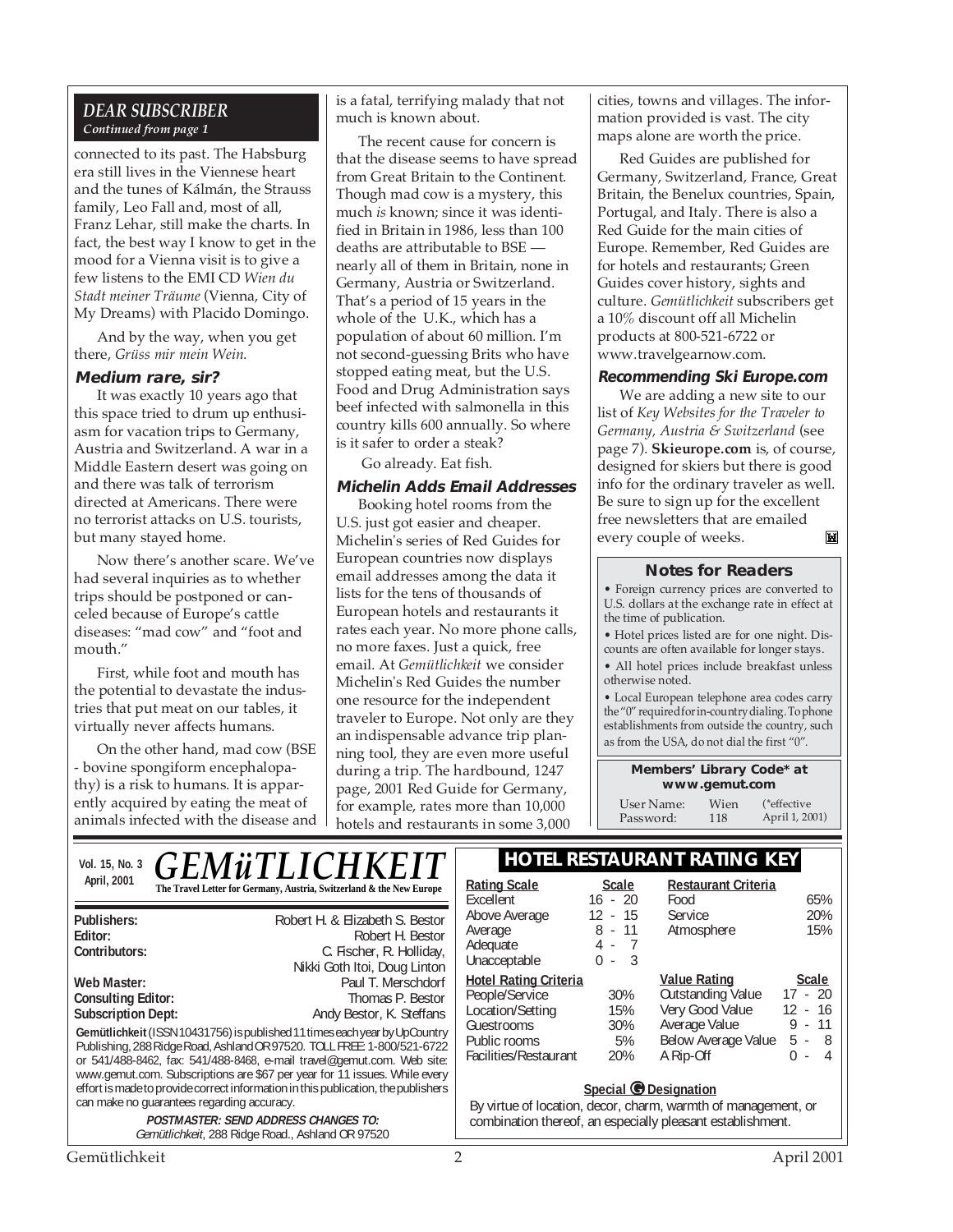#### *VIENNA 2001 Continued from page 1*

bars, and garden restaurants — the best of which should be the beloved **Gleisebeisl**, which for years has occupied a part of the former city wall at the back of the complex. The project's architects have planned multiple entranceways to the quarter to encourage people to wander through in hopes of turning it into a popular pedestrian walkway.

MQ's anchor tenant is the **Leopold Museum** (www.leopolmuseum.org), which is impressive enough to take a place among the city's most important fine art venues. It boasts the world's largest collection of works by the great Austrian artist Egon Schiele, including paintings and superb hand-colored drawings. The collection received outstanding reviews a few years ago when it opened at New York's Museum of Modern Art. There are also major works by Gustav Klimt and Oskar Kokoschka, as well as important arts and crafts objects by Otto Wagner, Adolf Loos, Josef Hoffmann and Kolo Moser. The Leopold is not to be missed.

The **Museum of Modern Art Ludwig Foundation Vienna** (www.mmkslw.or.at/MMKSLW) contains works by Picasso, Kandinsky and Magritte, as well as modern Austrian artists such as Arnulf Rainer and Hermann Nitsch. The impressive building is reminiscent of a big black basalt obelisk (notice the connection again to Kubrick's 2001!).

Additional modern and performance art can be found at the **Kunsthalle**, which will feature living artists as well as theme and multimedia exhibitions. The quarter will also house the city's **Architecture Center**, a refurbished **Tobacco Museum**, and a children's museum.

The MQ will host a number of performances and festivals, including the **Vienna Festival** in May (see box at right); **Viennale**, the city's film festival; and **Im Puls Tanz 01**, Europe's largest festival of contemporary dance (www.tanzwochen.at). At

### **Vienna Info & Events Schedule**

**Population:** 1,640,000

**Altitude:** 156 meters/476 feet

#### **Driving Distances:**

| <u>City</u>     | KM/Miles |
|-----------------|----------|
| <b>Budapest</b> | 208/129  |
| Graz            | 193/120  |
| Munich          | 435/270  |
| Prague          | 292/181  |
| Salzburg        | 292/181  |
| Zagreb          | 362/224  |

#### **Tourist Information:**

Vienna Tourist office, Wien 1, Albertinaplatz / Maysedergasse, tel. +43/01/211140, fax 2168492, email: info@info.wien.at, Web: www.info.wien.at/

#### **Special Exhibits & Music Festivals:**

*Besides the Museumsquartier and Vienna's usual attractions — the Bruegels at the Fine Arts Museum or the Klimts at the Belvedere — visitors to Vienna can look forward to the following special exhibitions.*

**El Greco:** The Fine Arts Museum will be hosting an exhibition of the Cretan-born artist El Greco (1541-1615), which will include 40 of his chief works. The exhibition will be open May 3-September 2.

**Herbert Bloekl:** The Belvedere will host an exhibition of this Austrian expressionist from May 17 to September 2.

**Austro-Hungarian Architecture:** The Kunstforum der Bank Austria will host an exhibition focused on the architecture of the great cities of the Austro-Hungarian Empire: Vienna, Budapest, Prague, Lvov, Cracow and Ljubljana, and their successor states. The exhibition—which covers the period between 1890 and 1937, and features more than 300 exhibits runs from June 14-August 26.

*As an important center of European music, Vienna has a wealth of music festivals to choose from. Here are a few:*

#### **Osterklang Festival**

(www.osterklang.at) This Easter event, which runs April 7-16, includes a performance of Mahler's *Resurrection Symphony*, Haydn's *Seven Last Words*, and an Easter Night Concert at **St. Stephan's Cathedral**.

#### **Spring Festival**

(www.musikverein.at) Scheduled for April 16-29. Performances by Anne-Sophie Mutter and the **Vienna Philharmonic** conducted by Zubin Mehta.

#### **Music Festival of the Vienna**

(www.konzerthaus.at) May 7-June 17. This year's theme is "On the Move." Festival will include a performance of Schoenberg's opera *Moses and Aaron*, directed by Kent Nagano.

#### **Vienna Festival**

(www.festwochen.at) May 11-June 18. Features a free concert in front of the City Hall conducted by George Pretre, two theater pieces directed by Peter Brooks, old and new operas, and the epic eight-day-long Chinese Opera masterpiece, *Midan Ting*.

#### **Music Film Festival**

(www.wienmarketing.at) The popular opera film series is seen on a large screen in front of the City Hall. Runs June 30 to September 2.

#### **Klangbogen Festival**

(www.klangbogen.at) July 11- August 23. Features a string of Beethoven concerts by the **Vienna Philharmonic** under the direction of Sir Simon Rattle.

#### **Wien Modern**

(www.wienmodern.at), a music festival featuring contemporary composers and founded by conductor Claudio Abbado, takes place from October 28 to November 30, and focuses on "Music and its Visual Aspects." Includes works by Pierre Boulez and Magnus Lind- $\mathbf{M}$ berg.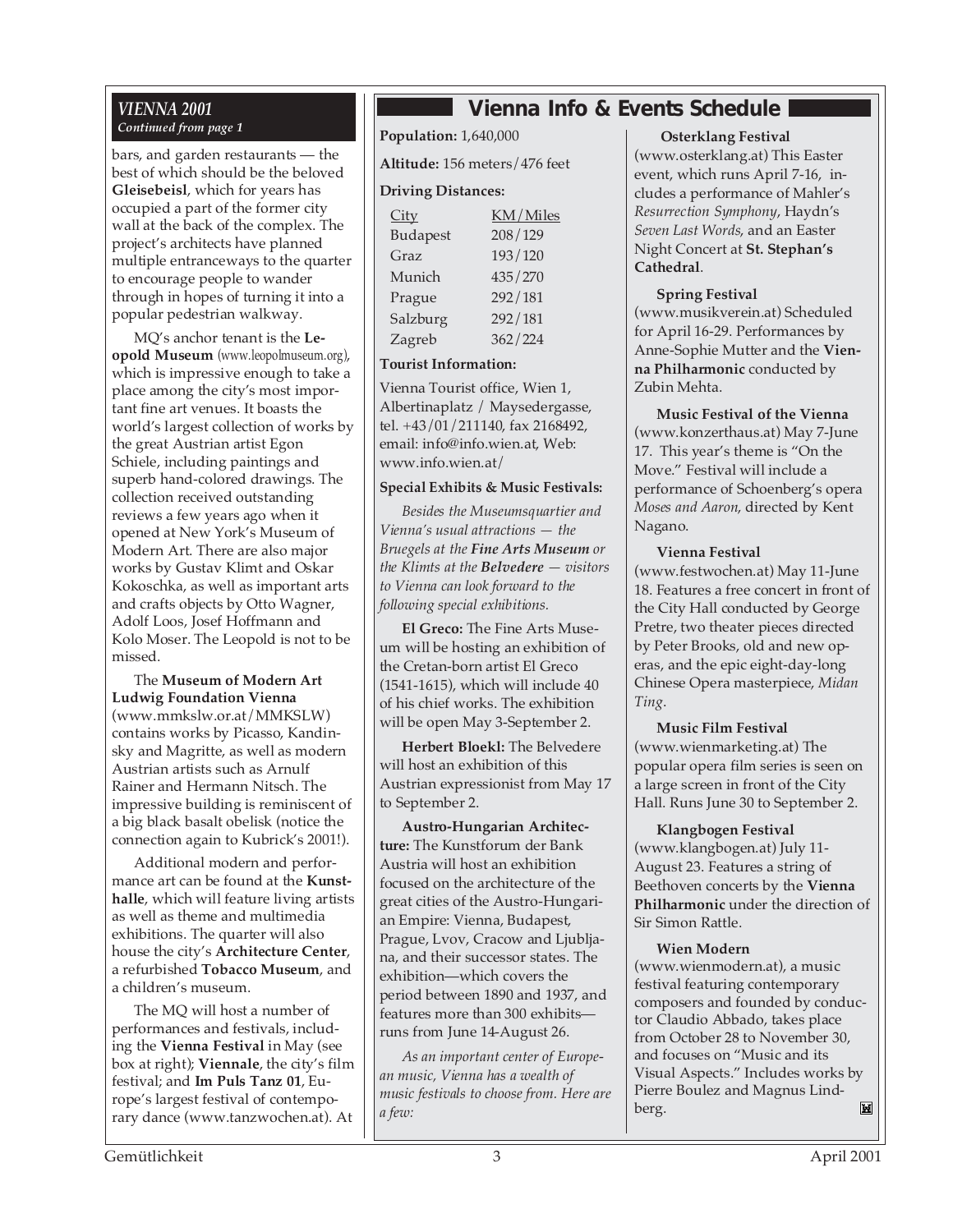#### *VIENNA 2001 Continued from page 3*

other times the hall will be known as **Tanzquartier Vienna**, the city's first permanent dance space.

MQ will launch in two stages, the first in June with the opening of the Kunsthalle, the main entrance and courtyards. The first summer event, entitled **"A Baroque Party,"** will link Vienna's baroque heritage with its present-day artists. It all promises to be a mix of the interesting and the strange with attractions such as spoken commentaries in baroque choral style and sound recordings of the last European castrati.

More activities are scheduled for late September-early October with the opening of the aforementioned and soon-to-be-world-renowned — Leopold Museum, the Architecture Center, and the children's museum.

For other important events in Vienna this year, see the sidebar story on page 3.

If, as directed, you've been imagining the 2001 *Zarathustra* theme perhaps even humming it — you are no doubt finished by now. It's time to switch to the *Blue Danube* to accompany the hotel and restaurant reviews. *(Editor's Note: This is the first time we've had a musical score behind a Gemütlichkeit story. Perhaps again in 3001...)*

#### **Accommodations**

Altstadt Vienna

Our 1994 "Hotel of the Year" hasn't lost a step. The Altstadt retains all the endearing charms that first attracted us to it: Art Nouveau



decor, pleasant guestrooms, and, most of all, owner Otto Wiesenthal's efficient but guest-friendly management style.

This is a hotel blessed with great "bones;" a wonderful building from a long-gone era whose legacy includes wide corridors, squeaky old wooden floors, high ceilings and soaring windows.

The Altstadt's spacious and inviting "Red Salon" is its *gemütlich* heart. Here, on a late winter afternoon, guests warm themselves with hot drinks by an open fire while looking out over the roofs of Vienna to the neighboring Church of St. Ulrich. The room works equally well for a nightcap and, next morning, as a light and airy breakfast room.

The 29 guestrooms, no two alike, have been carefully decorated in a minimalist Art Nouveau style that includes halogen lighting and wellchosen modern art. Every room comes with a telephone in both bed and bathroom, master light switches, cable TV with CNN, and a selection of complimentary toiletries.

Added last year was a new floor of rooms including three new suites.

A capable and accommodating staff will see that your early-morning taxi to the airport is on time, arrange for opera or concert tickets, and recommend off-the-beaten track restaurants in a variety of price categories.

The Altstadt's location, outside the Ring, might be a drawback for some, but others will enjoy life in an urban neighborhood of interesting shops, good restaurants and few tourists. The *Zentrum* is only 15 minutes on foot or five minutes by underground. In an expensive city, this hotel is a remarkable value.

**Daily Rates:** Singles 1280 to 1580 AS (\$83 to \$103), doubles 1580 to 1980 AST (\$103 to \$129), suites 1980 to 2780 AST (\$129 to \$181) **Contact:** Altstadt Vienna, Kirchengasse 41, tel. +43/01/526 3399-0, fax 523 4901, email hotel@altstadt.at, Web: www.altstadt.at. **Rating:** QUALITY 16/20, VALUE 17/20 **G**

Starlight Suites Hotel am Salzgries

This hotel is part of a small local chain of business-oriented hotels that have sprung up in the last five years. Owner Dieter Jöbstl seems to have developed a winning formula: find a centrally located old building with an historical exterior in a tranquil street, fill it with a few dozen tastefully-decorated suites, and then offer them at a comparatively low price. <sup>Ve</sup> EDITOR'S CHOICE

The results have been impressive.

The Hotel Salzgries is on a quiet but central street of imposing turnof-the-20<sup>th</sup>-century facades in Vienna's *Innenstadt*. The building is entered through a massive, antique oak door that flings open automatically. The entrance and lobby retain the lovely stucco ceiling work, but everything else is stylish and modern. The high ceilinged lobby, which doubles as bar and breakfast room, is decorated in blue and slate gray, with marble accents and leather chairs.

A glass elevator rises to short hallways that connect the suites, each of which comes with a relatively spacious living room and bedroom, both with phone and TV. The former is attractively decorated with a chrome framed royal-blue leather lounge set, large corner desk, and a stylish bar with stainless steel sink, microwave, and complete coffee service.

Guestrooms have double beds with thick white linens, gold-hued bedspreads, retractable reading lamps, smallish open closets and broadly patterned curtains in gold, green and blue. The sparkling white bathrooms are separated into two rooms; one has the sink and the other the toilet plus either a bath or shower.

Other hotel amenities include a free sauna and three-machine exercise room.

This is the best of Vienna's three Starlight Suites hotels and a good choice for visitors who prize space and modern comforts over traditional Viennese décor.

**Daily Rates:** Singles 1780 ATS (\$116), doubles 2180 ATS (\$142). Breakfast is an additional 150 ATS (\$9.75), though you can do better at a nearby coffee house.

**Contact:** Starlight Suite Hotel am Salzgries, tel. +43/01/535 92 22, fax 535 92 22 11, email reservations@starlighthotel.co.at, Web: www.starlight.com **Rating:** QUALITY 15/20, VALUE 17/20

**Next Month: PRAGUE**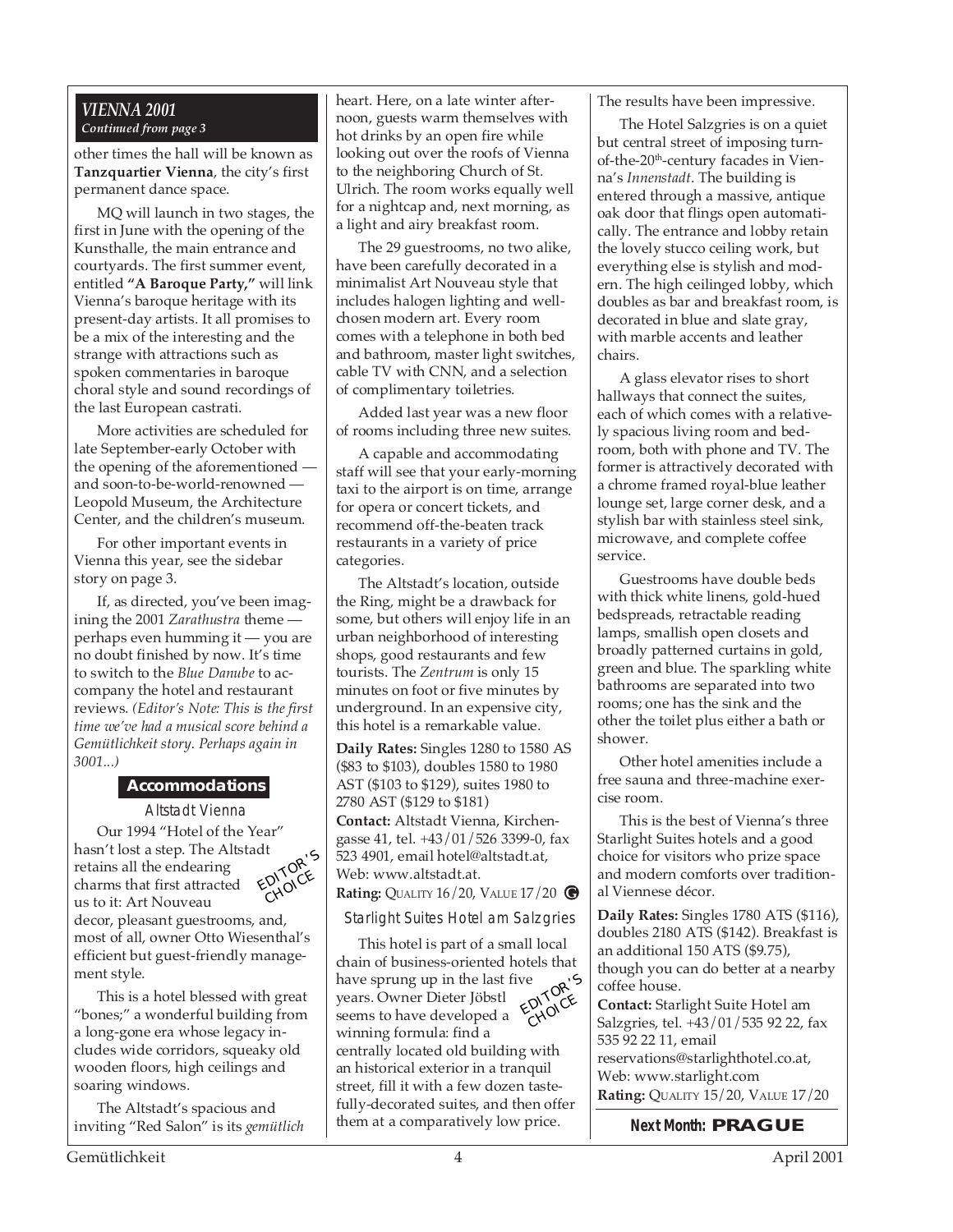#### Hotel Stephanie This 120 year-old hotel is operated by the Schick family, who also own the *Am Parkring*, *Erzog Rainer*, *Capricornio* and *City Center*. The family's other hotels have some unique attractions — for example, the view from the sky-high *Am Parkring* — but the Stephanie is still the best. It offers an excellent location across the Danube canal in the lively and somewhat trendy 2nd District, a

short walk from the city center.

Although over a century old, the Stephanie stays looking fresh and clean with regular renovations and refurbishments. The facade, with its lights, pillars and striped banners, looks something like a Mississippi steamer. The lobby strives for a modern version of traditional elegance, with marble floors, beveled mirrors, dark wood, brass fixtures and leather sofas, all illuminated by a myriad of sparkling halogen lights. A few antiques add a touch of gravitas to the lobby, especially the massive museum-quality Augsburg wardrobe and the washbasin of the hotel's namesake, Princess Stephanie, wife of Rudolph and the forgotten victim of Mayerling.

Breakfast and all other meals are served in an imperial dining room or, during the warmer months, in the pleasant tree-shaded courtyard.

Accommodations are squirreled away off very long hallways. All offer traditional design with a modern twist, though there are a number of versions, some more dated than others. The clean baths are decorated in flat gray tiles, and offer a mix of bath or showers.

The old-fashion staff is formal, but obliging, making the Stephanie a good — and more Viennese choice.

**Daily Rates:** Singles 1380 to 1860 ATS (\$90-\$121), doubles 1680 to 2620 ATS (\$109-\$171)

**Contact:** Hotel Stephanie, Taborstrasse 12, A-1020, Vienna, tel +43/ 01/211 50 0, fax 211 50160, email stephanie@schick-hotels.com, Web: www.schick-hotels.com **Rating:** QUALITY 14/20, VALUE 12/20 Hotel Mercure Josefstadt

Although part of the French hotel chain, the Josefstadt manages to retain an owner-operated atmosphere. Instead of the Mercure's flashy Eurodesign, the Josefstadt is a charming hostelry in a baroque manor house located on a quiet cobblestone street in one of Vienna's favorite neighborhoods. The **Vienna English Theatre** is next door, the restaurant-rich Josefstadt district surrounds, and the Rathaus and Ring are just a short walk away.

Guestrooms are spacious and tastefully decorated with a light classical touch. Most have parquet floors, dark wood furniture, rich fabrics, and brass chandeliers dangling from high ceilings. A few come with small kitchenettes.

While the staff might not be very numerous or experienced, they are remarkably friendly and do their best to make one feel at home.

**Daily Rates:** Singles 1200 to 1690 ATS (\$78-\$110), doubles 1680 to 2270 ATS (\$109-\$148). Rates do not include breakfast; try the nearby **Café Eiles** or **Café Rathaus**.

**Contact:** Hotel Mercure Josefstadt, 1, Josefsgasse 4, tel +43/01/404 190, fax 40419 150, email H2806@Accor-Hotels.com, Web www.josefhof.com. **Rating:** QUALITY 13/20, VALUE 12/20

#### Pension Aviano

This longtime *Gemütlichkeit* favorite continues to impress. It certainly has one of the friendliest staffs in town as well as pocket-friendly rates. The location is almost unbeatable: in a tall, attractive turn-of-thelast-century building overlooking the Neuemarkt, where the emperors' hearts are buried, and the Kärntnerstrasse, Vienna's most elegant and popular promenade. EDITOR'<sup>S</sup> CHOICE

The Aviano occupies the top two floors and is reached by a poky little elevator that can handle only one request at a time. All rooms are attractively draped in a commercial, classical style, though the best are on the lower floor and have high ceilings and the original wood- and stucco-work. Ask for Numbers 302,

303 and 304, which overlook the street rather than the less interesting courtyard (the rooms are high enough that street sounds are not a problem). Number 301 is small, but has a nice view.

**Daily Rates:** Singles 910 to 1020 ATS (\$59-\$66), doubles 1360 to 1560 ATS (\$89-\$102), junior suites 1540 to 1840 ATS (\$100-\$120)

**Contact:** Pension Aviano, Marco-D'Aviano-Gasse 1, tel. +43/01/512 83 30, fax 512 83 30 6, email aviano@pertschy.com, Web: www.pertschy.com **Rating:** QUALITY 15/20, VALUE 18/20

Hotel Römischer Kaiser Though this hotel benefits by comparison with its rude neighbor (see below), it is a winner in its own right. Over the years, *Gemütlichkeit* has had numerous pleasant experi-EDITOR'S **CHOICE** 

ences with this beautifully located *Alt Wien* charmer; the welcome has invariably been warm and the staff helpful and efficient.

The bonus is that over the last two years the Römischer Kaiser has undergone extensive renovations and is better than ever. The maroonand ivory-toned lobby and breakfast room have been expanded and refurbished, and the guest quarters enhanced.

Guestrooms have been refreshed with striped silk fabrics accenting the carved ivory-toned furniture. We prefer the newly renovated Biedermeier rooms with cherry-wood wall panels framing rich silk insets. Good choices among the new rooms include the classically decorated room Number 9 and the Biedermeier rooms numbered 17, 34, and 43 (the latter is on the top floor and a bit lower priced.)

The Kaiser is for visitors who want a small hotel with a touch of imperial Vienna.

**Daily Rates:** Singles 1490 to 1990 ATS (\$97-\$130), doubles 1890-3190 ATS (\$123-\$208)

*Continued on page 6…* **Contact:** Hotel Römischer Kaiser, Annagasse 16, Vienna A-1010, tel +43/01/512 77 51 0, fax +43/01/512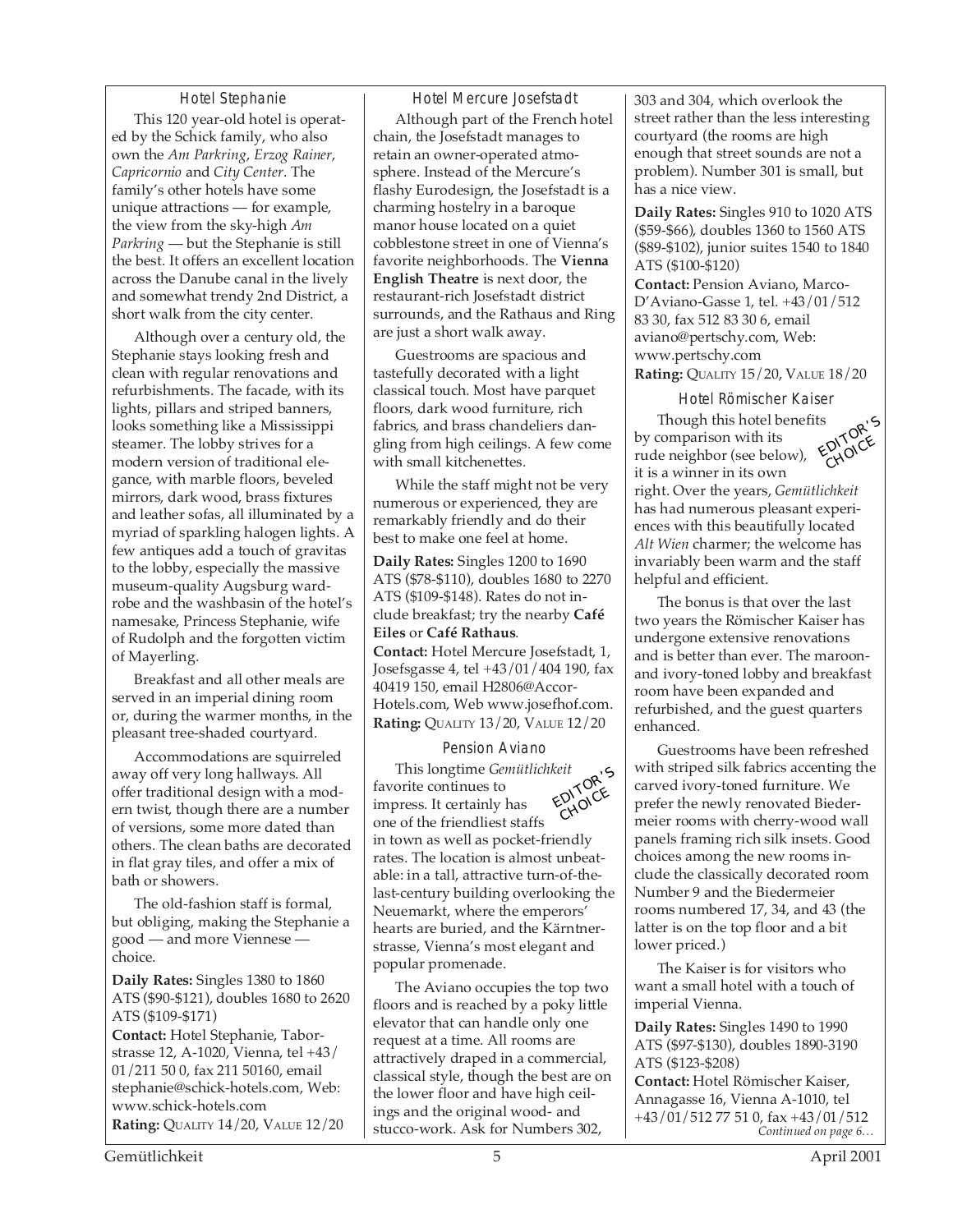#### *VIENNA 2001 Continued from page 5*

#### 77 51 13, email

info@rkhotel.bestwestern.at, Web: www.bestwestern-ce.com/roemischerkaiser

**Rating:** Quality 15/20 Value 16/20

#### Hotels to Avoid

(Editor's Note: For the second time in 10 years, a scheduled review of the **Hotel Mailbergerhof**, located on the same cobblestone street as the Römischer Kaiser, had to be scrapped because its management refused us access. We can only conclude they are not interested in North American guests.

Worse was the Best Western **Hotel Tigra** where the reception staff kept swearing under their breaths about customers and fellow staff members. These are two hotels to avoid.)

### **Sustenance**

Café Diglas

My favorite coffeehouse in Vienna is owned by the co-president of the Coffeehouse Owner's Association, Hans Diglas. This café-restaurant offers delicious pastries, excellent food, good coffee, and true Viennese coffeehouse atmosphere. A glass case overflows with tempting *Torten* (cakes) that are among the best in town, all made at the coffeehouse's private pastry shop (*Konditorei*). Nearby are trays of *Schintten* (row cakes), strudels, and even a pan or two of quiches or gratins. Best of all, the portions are large. EDITOR'S **CHOICE** 

The food is also very good, and the three daily menus are a particularly sumptuous bargain. A typical lunch might include a small bowl of tangy wine cream soup followed by a main course of pork ragout with mushrooms and sweet cream over verdant spinach curd noodles, and a dash of cranberry compote. Dessert might be warm apple cobbler with almond vanilla sauce. All this for a mere 165 ATS (\$11).

One can spend just a bit more and order the soup (42 ATS/\$2.75) and main course (125 ATS/\$8) separately in order to have a choice of cake (around 40 ATS/\$2.60). The truffle torte is always good as is the yogurt and blueberry cake. Or you might choose a white butter-cream cake covered in smooth marzipan icing.

A *krugel* (half liter) of Ottakringer beer costs 42 ATS (\$2.75) and with dessert one of the excellent coffees *kleiner brauner* (29 ATS/\$1.90) — is recommended.

Other Diglas' attractions are the waiters, archetypes of their profession: wry, formal, unctuous, or bemused, and the exquisite atmosphere, with tiny little red velvet booths, dark wood chairs, crystal chandeliers, ivory walls and white marble table tops touched with an acceptable hue of pink.

The Diglas is recommended for dinner, dessert, breakfast—anytime, really. The only drawback is that it is almost always full, but a table is sure to free up after a few minutes wandering around.

Café Diglas, 1. Wollzeile 10, tel. +43/ 01/512 57 65, email: diglas@via.at **Rating:** QUALITY 17/20, VALUE 18/20 **G**

Zum Schwarzen Kameel Entering this elegant restaurant and import shop is like going back 100 years. The Black Camel is many things: import store, luxury restaurant, and stand-up delicatessen. The interior has oak wainscoting, tile floors and the dim lighting of a dream. Around the top of the walls a tile relief shows ships at sea laden with exotic goods from exotic lands.

The restaurant is pricey, but gets consistently stellar reviews for its top quality Austrian dishes. Those meager of purse can enjoy a light lunch or snack in the main room, while people watching and soaking up the atmosphere.

 The crowd is an elegant mix of ladies in fur coats and jewels; dapperly dressed elderly men, some with cravats; and businessmen and women from the nearby banks and offices. There are a number of counters to choose from. On the left is a delicatessen case chock full of quality salamis, prosciutti and hams, as well as salads, pickles, olives and a vast selection of appetizers and prepared dishes. Another case holds a small selection of petit fours, strudels and sliced cakes. Continuing from the main counter is a long bar facing backlit oak shelves lined with rows of distinguished liqueurs, *Schnapps* and aperitifs.

Right of the entrance is a counter with rows of small breads covered with different spreads, such as salmon, herring, salami, herbs, eggs, and pumpkin, all for only 11 ATS (72 cents) — though you will need at least three to make up a light lunch . At the far right is the coffee and drink counter. There are a few tables at the back, but most people stand along the wooden counter that snakes its way through the room.

Black-tied waiters dart here and there taking and delivering drink and menu orders and settling bills. The atmosphere is warm, vivacious and, for those who can tolerate a little smoke, endearing. If you require further testimony as to the uniqueness of this food emporium, the Schwarzen Kammel is the only place where the city's nobility can be found eating sandwiches standing up.

Zum Schwarzen Kameel, 1, Bognergasse 5, tel +43/01/533 8125, fax +43/01/533 812510, open Monday-Saturday 8:30-midnight. **Rating:** QUALITY 13/20, VALUE 15/20

> Universitätsbräuhaus & Stiegl's Alte Ambulanz

These two restaurants are located in the large, park-like courtyard of the city's 19<sup>th</sup> century former hospital complex, which now houses the University of Vienna's new campus.

Despite sharing the same address, they are a bit different. The Universitätsbräuhaus, or UB, is a rustic Austrian brewpub with hearty food and good, homemade beer. The Alte Ambulanz is a stylish brewery-owned pub that offers traditional Austrian food, beer and even a few well-chosen wines.

The UB's imaginative management has made the most of its scenic location. In summer, a tent covering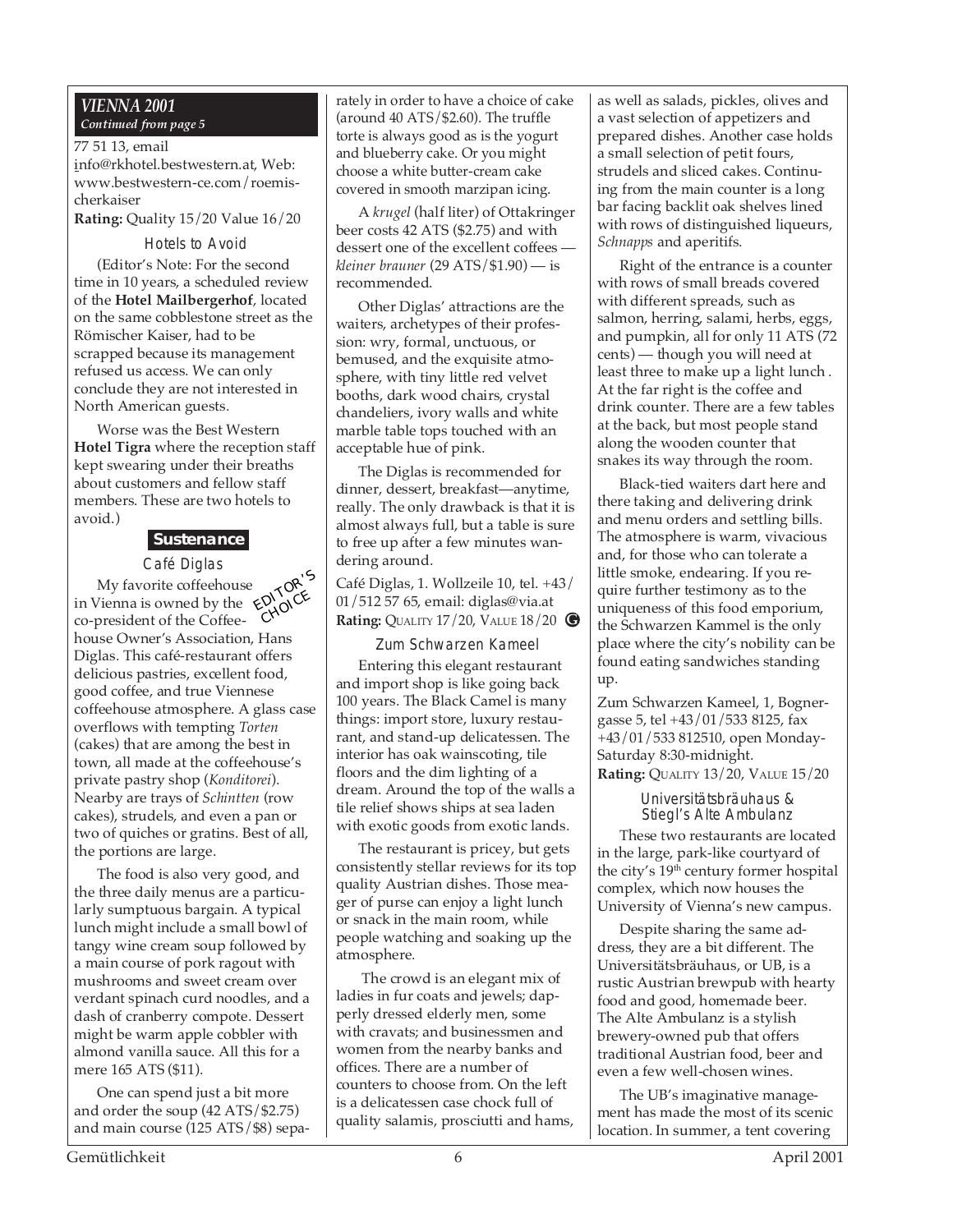a large grill in the spacious courtyard is surrounded by a sea of tables. Also nearby is a small playground for children. At Christmastime, a two story wooden "manger" is constructed. On one side of the bottom half is a petting zoo and on the other is a stand serving mulled wine and sandwiches. The top floor provides a stage for folk choirs and brass bands.

The Universitätsbräuhaus offers pork *Schnitzel* (95 ATS/\$6.18), filet of trout (95 ATS/\$6.18), prime rib from 'bio' beef (125 ATS)/\$8.13), and a hearty hunter's plate with venison, boar, yams, lentils, and sliced dumplings (165 ATS/\$11).

Stiegl counters with fiaker goulash (the hearty Hungarian stew fortified with a fried egg and two frankfurters, 98 ATS/\$6.40), grilled spare ribs with two sauces (155 ATS/ \$10), and tricolored gnocchi with blue cheese sauce (82 ATS/\$5.33).

At both places, beer is poured at 29 ATS (\$2) for a small and 39 ATS (\$2.50) for a large.

A friendly atmosphere is sure to accompany the meals.

Universitätsbräuhaus, Campus Altes AKH, Hof 1. 9, Alser Strasse 4, tel. +43/01/409 1815, open daily 9am-2am. **Rating:** QUALITY 13/20, VALUE 16/20 Stiegl's Alte Ambulanz (same address as above), tel +43/01/409 57 84, open daily 9 am-2 am. **Rating:** QUALITY 13/20, VALUE 16/20

#### Konoba

This Croatian restaurant recently opened in the Josefstadt area (8<sup>th</sup> district) and is already popular. Its name refers to the small, informal restaurants that dot the Dalmatian coast, serving good local wine and fresh-caught fish and seafood. The restaurant strives for simplicity, quality and freshness, accompanied by service that is formal yet extremely welcoming. The decor is Croatian bistro, with wicker-bottomed chairs, rustic wood tables dressed with thick white linens, and whitewashed walls sporting a few watercolors.

The day's selection of fish occupies a glass case, while an adjoining one displays the selection of hors

d'oeuvres and a leg of prosciutto. The open kitchen is a treat, as the chef is very much into his work (I watched him toss about 20 bowls of potato salad with unwavering gusto).

The menu focuses on fish and a few pasta dishes. Two crowd pleasers are mussels "buzzaka" (a bargain at 100 ATS/\$6.50) and grilled calamari with parsley potatoes (125 ATS/\$8.14). The mussels are steamed in a broth of white wine, garlic, olive oil and parsley that perfect for soaking up with the soft french bread.

A blackboard displays such daily specials as *risotto negro* (rice with cuttlefish, a Dalmatian specialty) and a fish platter for two.

 We tried first courses of spinach soup (40 ATS/\$2.60) and prosciutto with honey melon (80 ATS/\$5.21), made memorable by the top quality cured ham. Then came the grilled fish platter for two with calamari, a pair of giant shrimp, a small sea bass, and slices of anglerfish and pikeperch, all for the low price of 490 ATS/\$32 for two persons. Accompanying were mounds of parsley potatoes and spinach. A veneer of garlic covered everything and few of the restaurant's dishes escape its wrath.

 The wine list contains a short selection of Austrian and Croatian wines. Of the latter we preferred *grasevina*, a Riesling, over the *malvazija*. A complimentary and welcome glass of Croatian *Schnapps* came with the bill. The restaurant's only flaw and this is a major one — is that there is no beach for an after-dinner stroll.

Konoba, Lerchenfelderstrasse 66-68, tel/fax +43/01/92 94 111, email konoba@chello.at, Web: www.konoba.at. Not open for lunch weekends and holidays. **Rating: QUALITY 15/20, VALUE 15/20** 

## **Readers' Forum**

#### **Cell Phone Advice**

I would like to advise you that VoiceStream Wireless offers an international cell phone service that is usable in 65 countries, including

virtually every one in Europe (VoiceStream is in the process of being acquired by Deutsche Telekom). I have their service and use a dual-mode Motorola phone that works just fine in the USA, Germany, and France.

 I'm waiting for my first bill on calls from Europe to the USA, but calls to Europe cost \$.29/minute. I am highly satisfied with Voice-Stream's service in the USA, and have 500 minutes/month for \$39/ month (no other charges on calls anywhere within the USA). I've only found one place where the service was unavailable, and that was in rural Minnesota, where the locals told me that no other cell service is available, either.

ROGER JONES VIA EMAIL

#### **More on Cell Phones**

The problem with using U.S. cell phones in Europe is not finding a phone that will work there, it's the cost of service, specifically, the cost of "roaming" that results from using one phone that works in both the U.S. and Europe, of which there are several now available. The economics of having two phones (they're called "Handys" in Europe) are far

*Continued on page 8…*

#### **Key Websites for the Traveler to Germany, Austria & Switzerland**

**• www.gemut.com** Gateway site for travelers to Germanic Europe, including car rental, rail passes, hotel bookings, traveler feedback, free travel advice and past issues (free access to back for subscribers; see logon info on page 2).

**• www.michelin-travel.com** The Michelin database of hotels and restaurants plus great interactive trip planning tools.

**• www.mapblast.com** Map and automobile trip planning. Locates routes and distances.

**• bahn.hafas.de/bin/query.exe/en** German rail. Train schedules throughout Europe, not just Germany.

**• www.sbb.ch/index\_e.htm** Swiss and European rail schedules.

**• www.skieurope.com** Top web resource for skiers with much data on Alpine resorts.

**• www.switzerlandtourism.com** Website

of Switzerland's national tourist authority. **• www.germany-tourism.de** Germany's

national tourist authority.

**• www.anto.com** Austria's national tourist authority. authority.